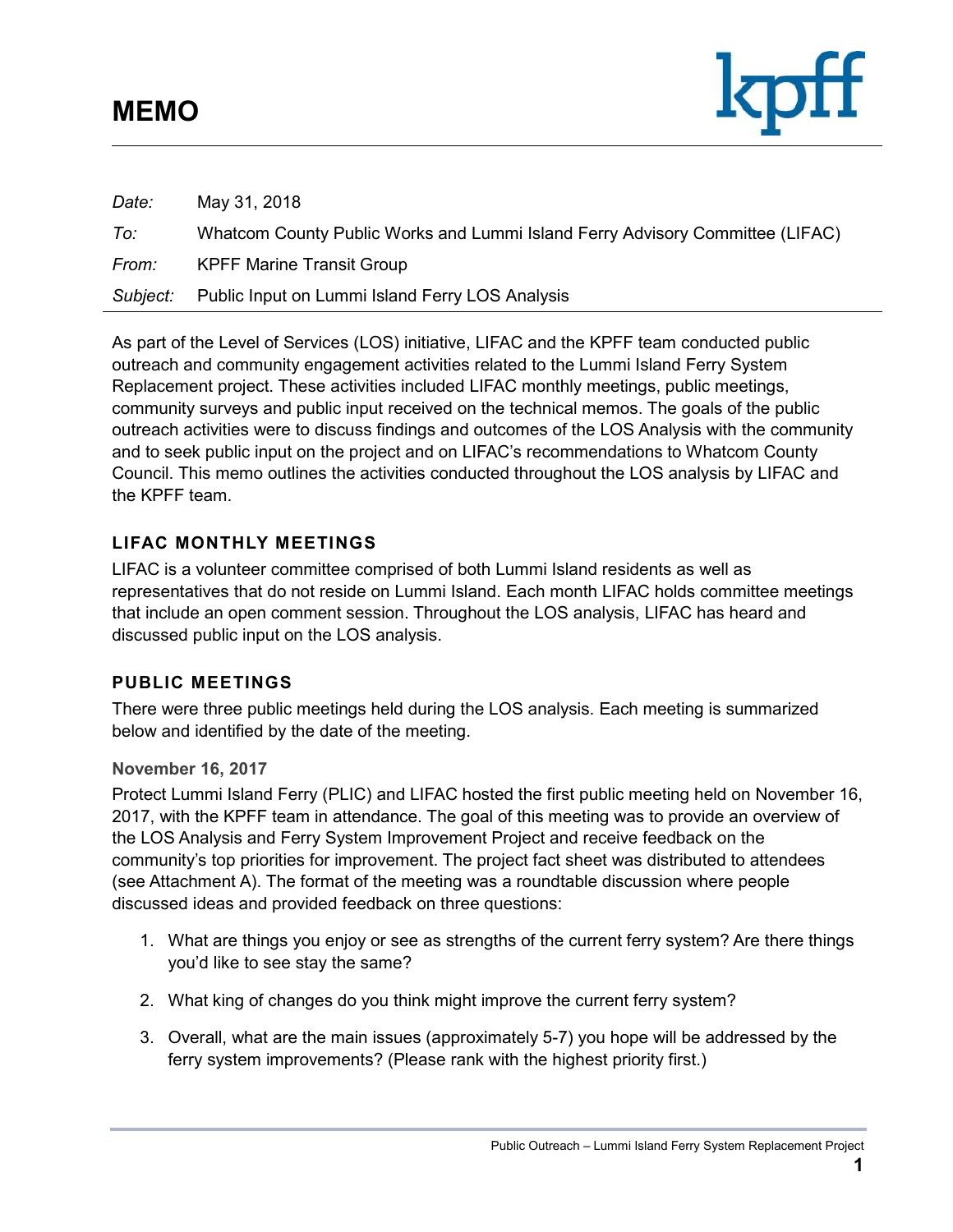Group and individual responses are included in Attachment B. Based on the feedback received from respondents, the following top six issues were the most frequently mentioned:

- Lack of ADA accessibility.
- The lack of parking at Gooseberry Point during dry dock and lack of a vehicle ferry as a back-up.
- Keeping fares low and maintaining the service frequency.
- Having reliable assets including a reliable ferry and terminal infrastructure.
- Improving fare collection.
- Improving Gooseberry Point ferry terminal amenities.

### **March 14, 2018**

The KPFF team hosted another public meeting on March 14, 2018, to discuss LOS and comparing LOS experienced today with projected ridership into the future and different vessel capacities. The presentation posters are included in Attachment C. The meeting included a question and answer session after the presentation.

### **May 22, 2018**

The KPFF team hosted the another public meeting on May 22, 2018, to review the LOS analysis, discuss vessel and terminal options as well as rough order of magnitude costs and funding mechanisms. The presentation is included in Attachment D. The meeting included a question and answer session after the presentation.

### **LIFAC SURVEYS**

There were two surveys conducted throughout the LOS analysis by LIFAC. The first survey was conducted in February 2018 that asked respondents about their ferry usage and their current experience. The summary of responses can be found in Attachment E. Key highlights from the survey include:

- Over half the respondents mentioned they have a lot of discretion for when they travel and many respondents stated their travel time is fixed.
- When asked about the maximum time you are willing to wait, over half of the respondents (57%) were willing to wait up to 30 minutes and about 30% of respondents mentioned 40 minutes.
- The majority of respondents also indicated that they would be willing to waiting longer during peak periods in the year like summer and on the occasion that special event are held.
- Nearly half the respondents indicated they experienced wait times of at least 40 minutes in the summer months and in the winter, over 26% of respondents said they did not experience wait times over 40 minutes.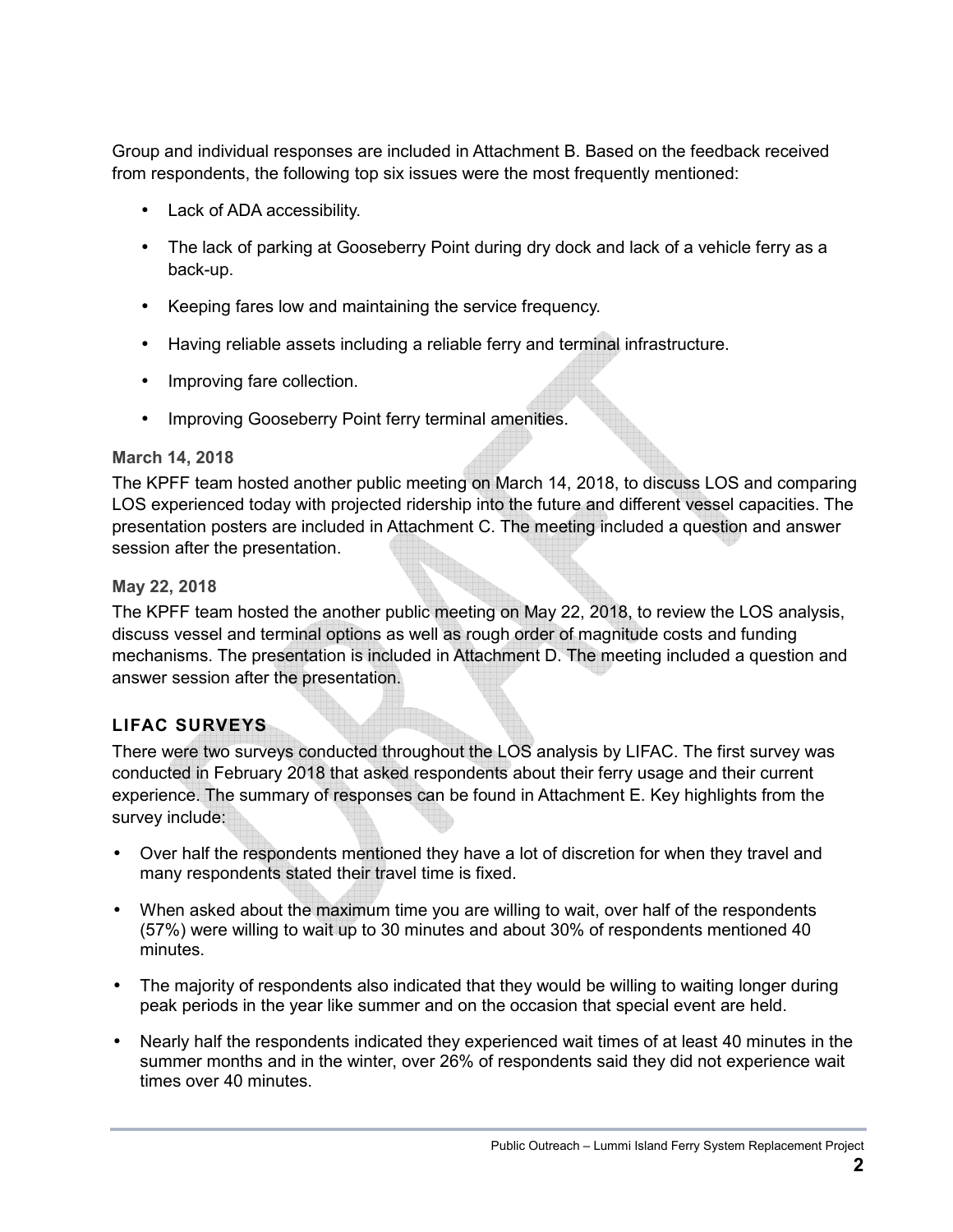• Over 64% of respondents said they would use a live camera feed to monitor the ferry queue to avoid busy periods.

The second survey followed the May 22, 2018, public meeting that included questions aimed to gauge community interest on the various alternatives for vessel capacity, terminal improvements and funding options. The questionnaire and survey responses are included in Attachment F. Key findings from the survey include:

• TBD

### **TECHNICAL MEMO INPUT**

The draft technical memos associated with the LOS analysis were delivered to LIFAC and published online for comment. The comments and questions on the draft memos were included in a comment log and addressed by the consultant team. This comment log with consultant team responses can be found in Attachment G.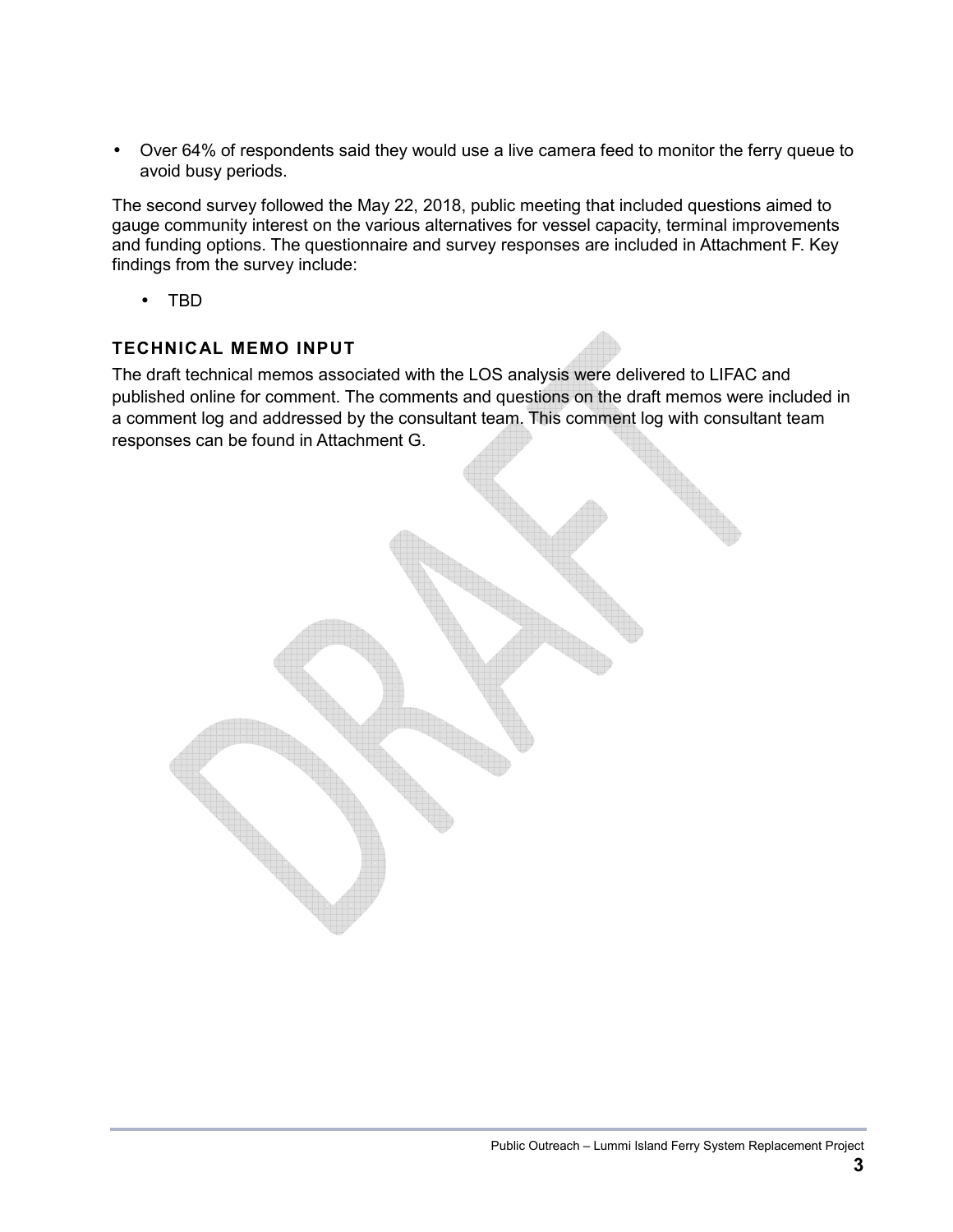### Attachment A

November 16, 2017 – Project Fact Sheet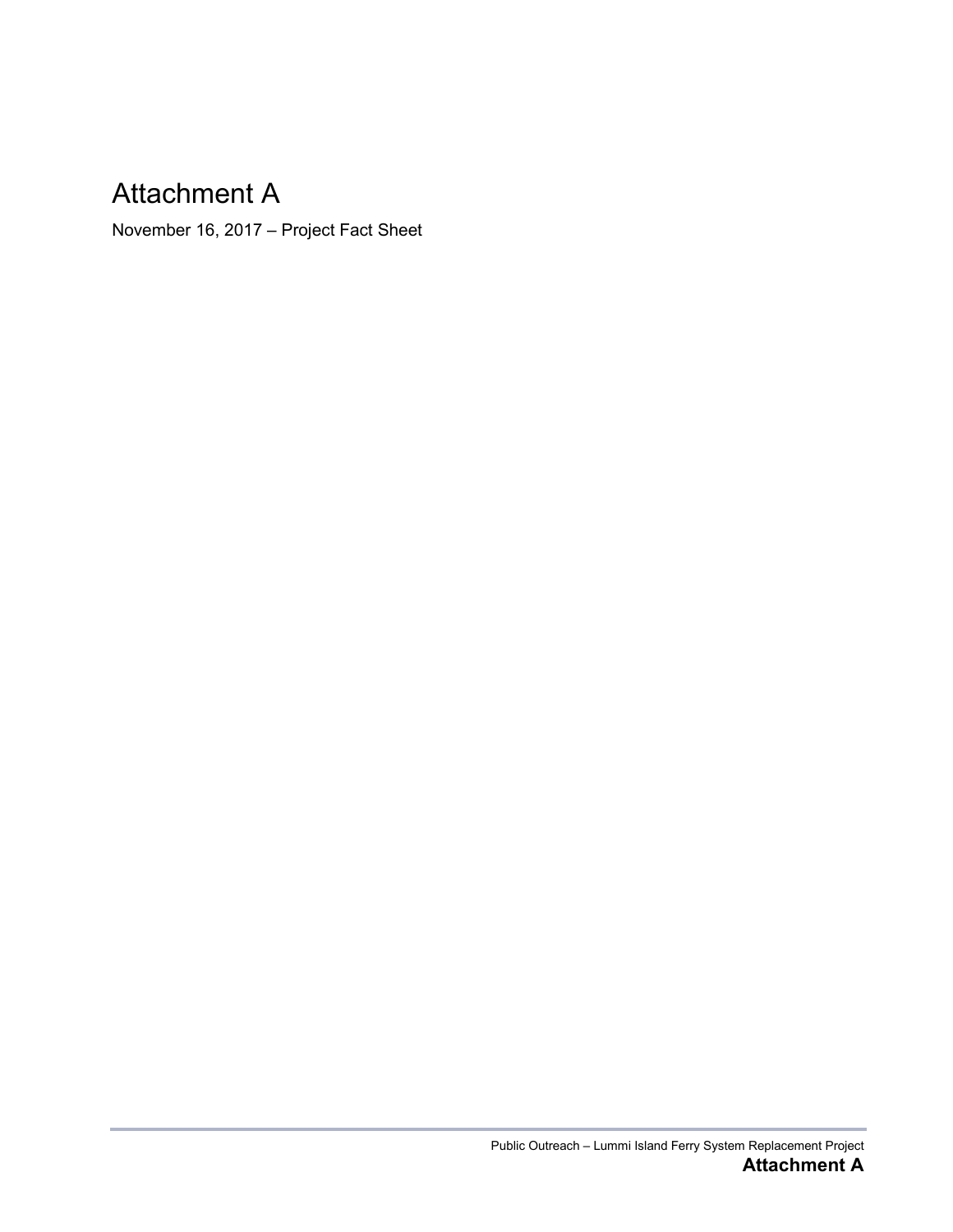## Attachment B

November 16, 2017 – Group and Individual Responses to Questions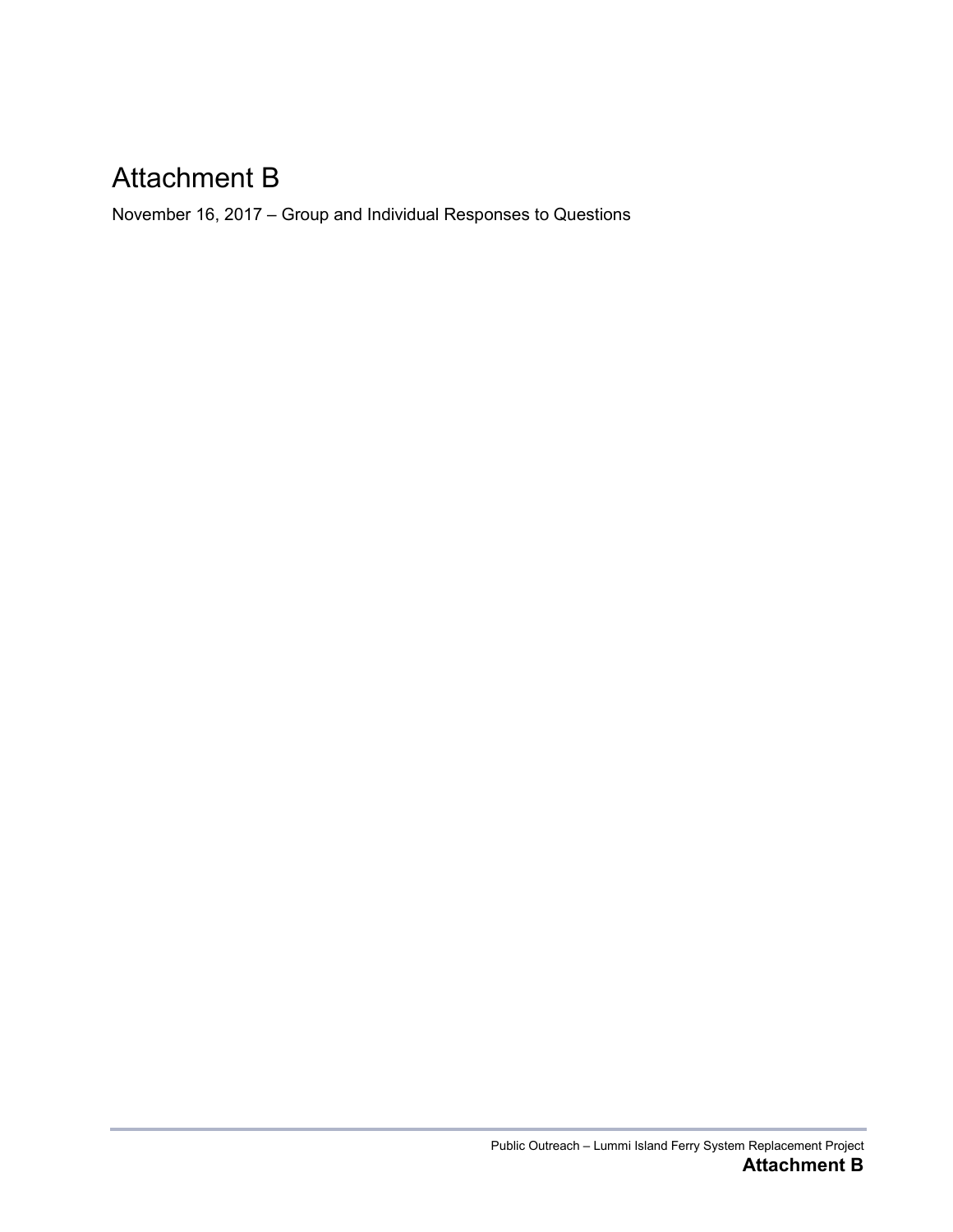# Attachment C

March 14, 2018 – Posters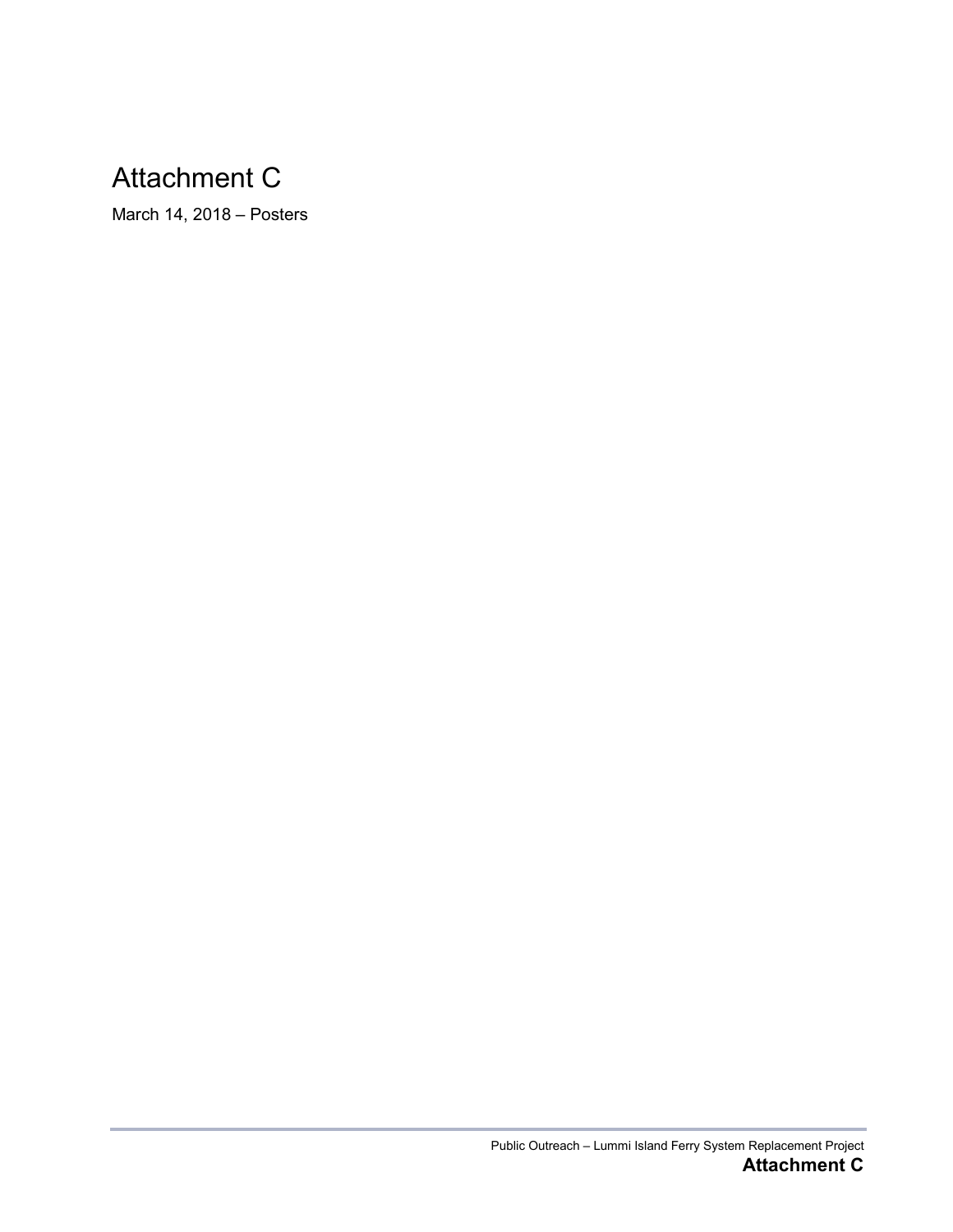# Attachment D

May 22, 2018 – Presentation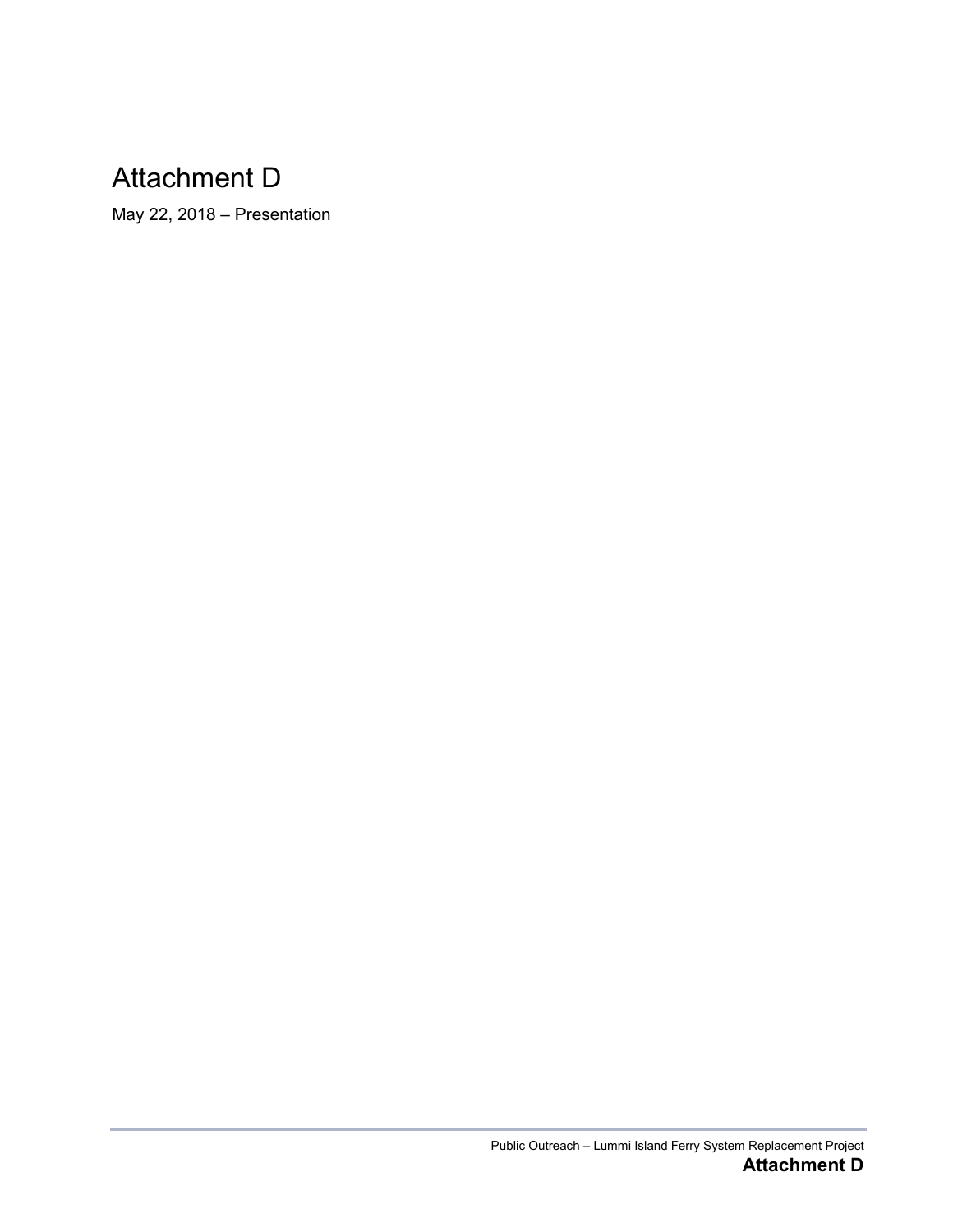# Attachment E

February 2018 – LIFAC Survey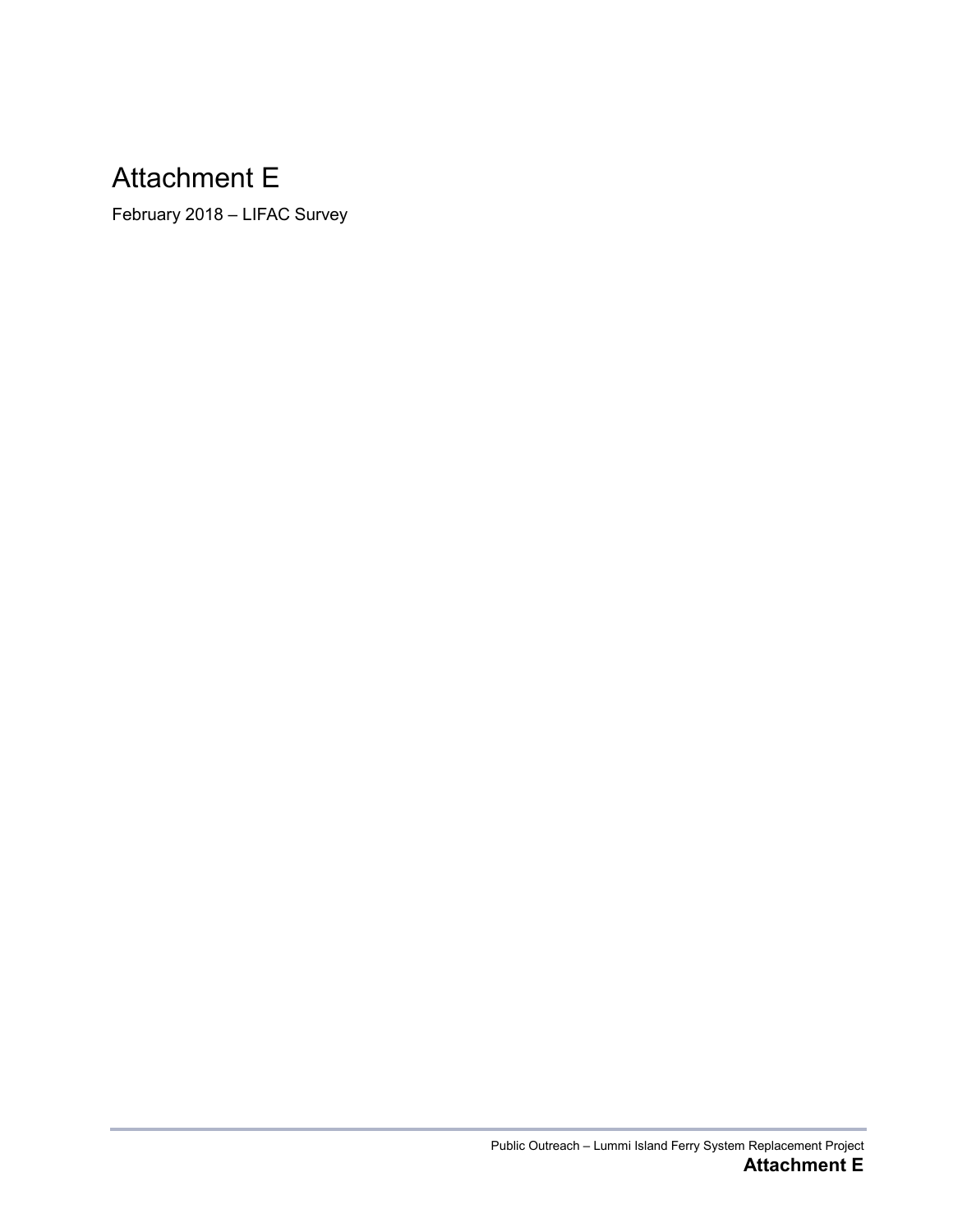# Attachment F

May and June 2018 – LIFAC Survey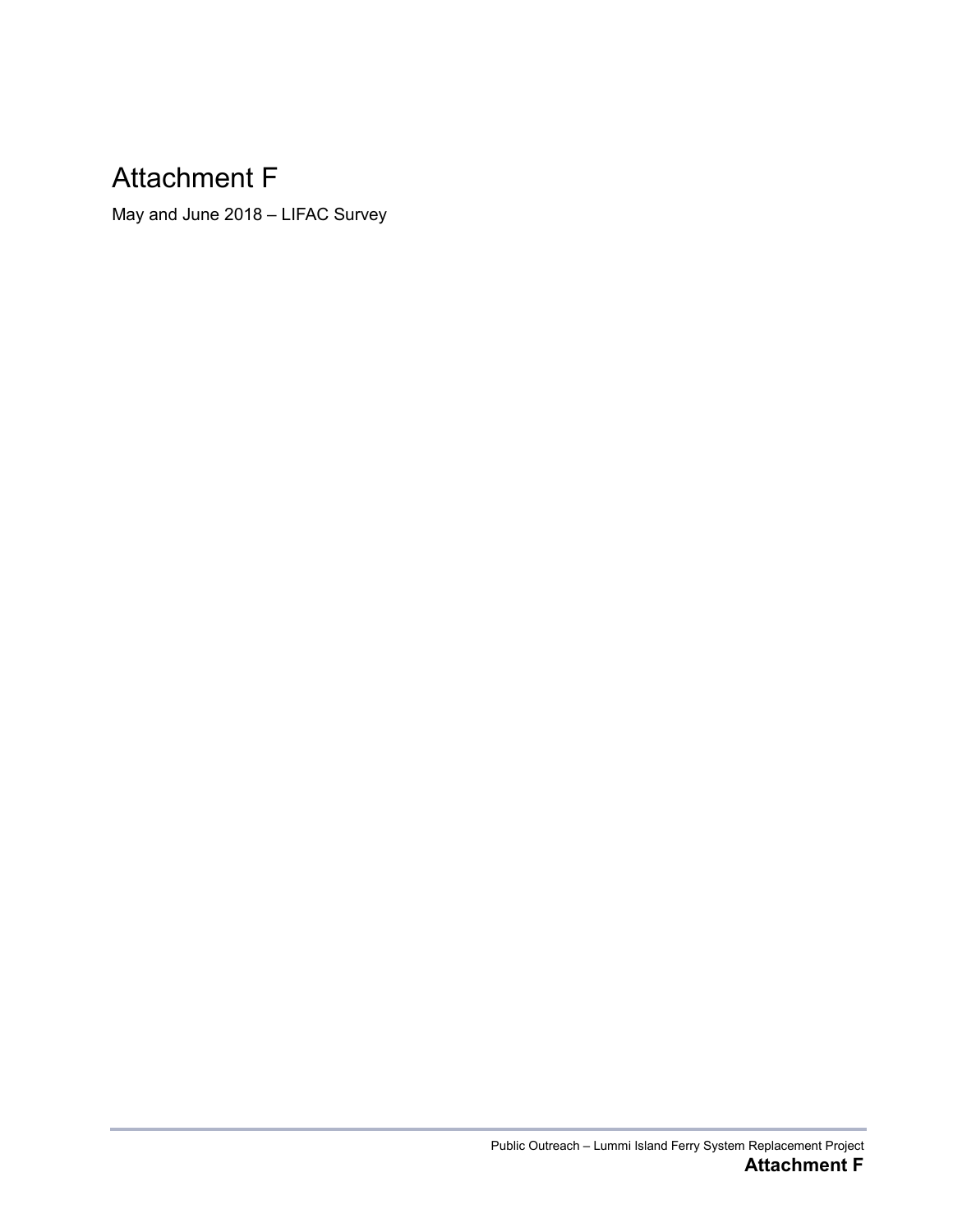# Attachment G

Technical Memo Review – Comment and Response Log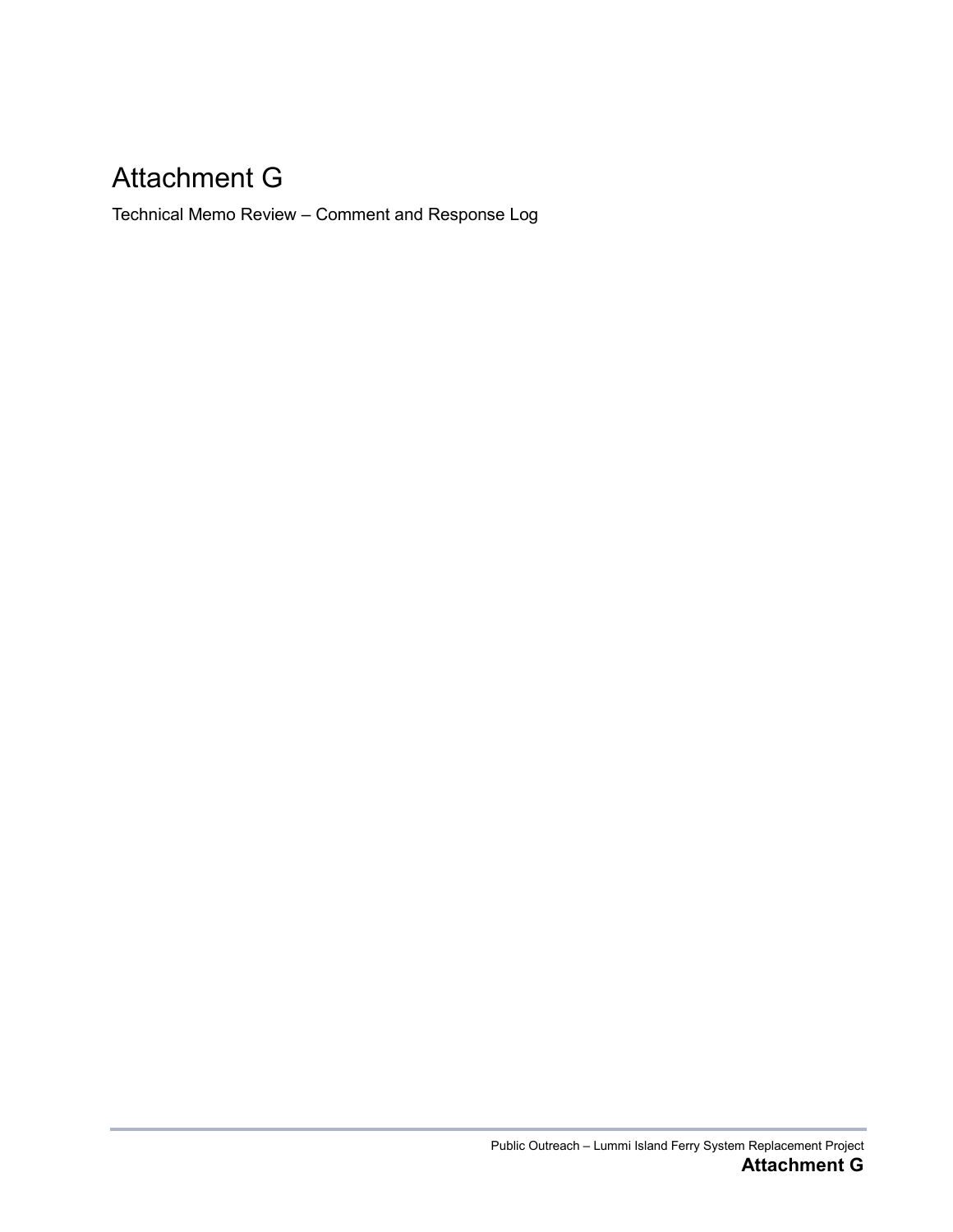| Name                                 | Date     | <b>Comment</b>                                                                                                                                                                                                                                                                                                                                                                                                                                                                                                                                                                                                                                                                                                                                                                                                                                                                                                                                                                                                                                                                                                                                                                                                                                                                                                                                                                                                                                                                                                                                                                                                                                                                                                                                                                                                                                                                                                                                                                                                                                                                                                                                                                                                                                                                                                                                                                                                                                                                                                          |                                                                                                                                                                                                                                                                                                                                                                                                                                                                                                                          |
|--------------------------------------|----------|-------------------------------------------------------------------------------------------------------------------------------------------------------------------------------------------------------------------------------------------------------------------------------------------------------------------------------------------------------------------------------------------------------------------------------------------------------------------------------------------------------------------------------------------------------------------------------------------------------------------------------------------------------------------------------------------------------------------------------------------------------------------------------------------------------------------------------------------------------------------------------------------------------------------------------------------------------------------------------------------------------------------------------------------------------------------------------------------------------------------------------------------------------------------------------------------------------------------------------------------------------------------------------------------------------------------------------------------------------------------------------------------------------------------------------------------------------------------------------------------------------------------------------------------------------------------------------------------------------------------------------------------------------------------------------------------------------------------------------------------------------------------------------------------------------------------------------------------------------------------------------------------------------------------------------------------------------------------------------------------------------------------------------------------------------------------------------------------------------------------------------------------------------------------------------------------------------------------------------------------------------------------------------------------------------------------------------------------------------------------------------------------------------------------------------------------------------------------------------------------------------------------------|--------------------------------------------------------------------------------------------------------------------------------------------------------------------------------------------------------------------------------------------------------------------------------------------------------------------------------------------------------------------------------------------------------------------------------------------------------------------------------------------------------------------------|
| <b>LIFAC</b>                         |          |                                                                                                                                                                                                                                                                                                                                                                                                                                                                                                                                                                                                                                                                                                                                                                                                                                                                                                                                                                                                                                                                                                                                                                                                                                                                                                                                                                                                                                                                                                                                                                                                                                                                                                                                                                                                                                                                                                                                                                                                                                                                                                                                                                                                                                                                                                                                                                                                                                                                                                                         | Response                                                                                                                                                                                                                                                                                                                                                                                                                                                                                                                 |
|                                      |          | Dear Cassandra-I commented on a previous draft of the Existing Conditions memo and Nancy has reinforced one of those comments. I will therefore just<br>comment on the preliminary results of the population projection model.                                                                                                                                                                                                                                                                                                                                                                                                                                                                                                                                                                                                                                                                                                                                                                                                                                                                                                                                                                                                                                                                                                                                                                                                                                                                                                                                                                                                                                                                                                                                                                                                                                                                                                                                                                                                                                                                                                                                                                                                                                                                                                                                                                                                                                                                                          | We revised the report to include 2004 data as a comparison. Unfortunately, the data was not available to<br>develop a model to determine the population dynamics and response to fares. However, fare elasticity was<br>calculated using historic fare changes from 2004 to 2017 and ridership trends.                                                                                                                                                                                                                   |
|                                      |          | -The write up does not take into account two factors which strongly influenced the dip in ridership from 2007 to 2013 or so: During this time ferry fares<br>were sharply increased on the one hand and the national economy tanked on the other. Some people are of the view that higher fares led some daily<br>commuters to move from a residence on the Island (especially if rented) and move to the mainland. Construction of new houses also dramatically slowed.<br>You could examine trends in new housing starts and real estate turnover on the Island to get a better handle on these factors. Finally, you might consider<br>moving the starting year of the modeling, now 2004, back a number of years. Admittedly, there is quite a lot of volatility in trends of population, housing<br>and therefore ferry use decade by decade (see the LI Sub-Area Plan, for example), so finding a defensible starting point may be a challenge.                                                                                                                                                                                                                                                                                                                                                                                                                                                                                                                                                                                                                                                                                                                                                                                                                                                                                                                                                                                                                                                                                                                                                                                                                                                                                                                                                                                                                                                                                                                                                                   | We did consider maximum build out and there are no capacity issues that would impact our projections.<br>Unfortunately, we do not have the data based on historic ridership to distinguish these riders and cannot<br>reliably estimate how seasonal vs full time residents drive the ridership numbers. We do have models by fare<br>type, which are driven by different population measures. This provides some different growth into the future -<br>but we can't confidently say there will be n% of seasonal users. |
|                                      |          | -You might also want to look at maximum build out projections for the Island as another way of putting an upper bound on future population. As you<br>know, the minimum lot size in the Rural Residential-Island category was raised to 5 acres in 2009 in response to concerns about groundwater availabilities.<br>This led to a projected build out of 2,220 units at 93% utilization of water. See scenario #2 in Table 7 (p. 62) of the LI Sub-Area Plan. In translating this into<br>population please remember that the median age is increasing and the average household size is decreasing.                                                                                                                                                                                                                                                                                                                                                                                                                                                                                                                                                                                                                                                                                                                                                                                                                                                                                                                                                                                                                                                                                                                                                                                                                                                                                                                                                                                                                                                                                                                                                                                                                                                                                                                                                                                                                                                                                                                   |                                                                                                                                                                                                                                                                                                                                                                                                                                                                                                                          |
|                                      |          | -It also seems important for your projections to distinguish between full-time and seasonal residents. The 2010 census showed 479 occupied residences                                                                                                                                                                                                                                                                                                                                                                                                                                                                                                                                                                                                                                                                                                                                                                                                                                                                                                                                                                                                                                                                                                                                                                                                                                                                                                                                                                                                                                                                                                                                                                                                                                                                                                                                                                                                                                                                                                                                                                                                                                                                                                                                                                                                                                                                                                                                                                   |                                                                                                                                                                                                                                                                                                                                                                                                                                                                                                                          |
| <b>Charles Bailey</b><br>Mike Skehan |          | 2/9/2018 and 425 seasonal residences. It might be useful to consider the possibly differential grow in these two categories.<br>My initial thoughts on the ridership model results is one of disappointment with the key findings failing to recognize the obvious<br>Yes, ridership fell quite a bit over the last 10 years, but fares increased dramatically during that period causing many commuters to flee the island, giving<br>way for the aging retirement community we now have.<br>The conclusion on page 15 of the report predicts our vehicle counts will be near 140,000 annual crossings in the year 2040, just 13 years after a new vessel<br>goes into service. Our population will have increased about 40% over 1990 levels.<br>The estimate of 140,000 annual vehicles fails to mention our existing ferry carried more traffic in the years 1999, 2000, and 2001, before fares were doubled<br>in 2007 and doubled again in 2011.<br>Base fare for pedestrians in 2000 was just a dollar, and 3 dollars for a vehicle (\$0.92 & \$2.72 infl. adj). We now have pedestrian base fares 7 times higher,<br>and vehicle base fares over 3 times as much. The report concludes these higher fares will remain in effect, negating any relief of a newer boat with far less<br>maintenance (hopefully).<br>The report correctly relies on current conditions of demographics to project out what our island will likely look like in 2040, but relying solely on this to<br>decide what traffic will be ignores what has actually happened in the past. A higher estimate extending out to the useful life of a new vessel in 2070's could<br>also be justified.<br>Lastly, the report spends lots of time with breaking down traffic by month, day and even hourly in 2040, but all those graphs are derived from a single<br>flawed assumption of the future mimicking the last 10 years, and failing to account for what actually happened 40 years prior to that.<br>I would like to hear individual thoughts from LIFAC members, Public Works and the Consultants on this. Do you agree with my findings or tend to agree<br>with Steer Davis Gleave's findings on future demand for vehicle crossings? This one number is critical in determining how large or small a vessel should be<br>2/8/2018 recommended to the Council.<br>I think our current process is fine, but as you said, needs more 'straight thinking'. I can't disagree that estimates of future LOS requirements are important. | The scope of this forecast was to utilize data (historic ridership and fares) from 2007-2017 to build a ridership<br>forecasting model.<br>The scope of the ridership forecast was not to evaluate LOS, but to forecast ridership demand based on historic                                                                                                                                                                                                                                                               |
|                                      |          | But outside of the context of operating costs and our ability to fund a major capital investment, we'll debate them for years.<br>I had hoped this study would have been helpful to decide what LOS we should recommend. But it fails pretty sadly on that. It doesn't even address the<br>'two boat wait' discussion.<br>It answers one wrong question-fare elasticity-and fails to come to any supportable conclusion on population growth. Fare elasticity estimates will be<br>useful when it comes time to decide pedestrian vs. driver fares. But we're not setting fares now.<br>Projected population figures that don't adequately account for the unique circumstances of the island are less than helpful. We need a number that is not<br>just a SWAG here, and also takes into account the fact that our decisions will impact that population growth.<br>There are some 'decision milestones' that need to be clearly identified in our project plan if we expect to complete this recommendation on time.<br>Copied Cassandra on this e-mail. Hope that's ok. The 'decision milestones' are the guidance (and discipline) I'm looking for from KPFF.                                                                                                                                                                                                                                                                                                                                                                                                                                                                                                                                                                                                                                                                                                                                                                                                                                                                                                                                                                                                                                                                                                                                                                                                                                                                                                                                                      | data from 2007 through 2017.                                                                                                                                                                                                                                                                                                                                                                                                                                                                                             |
| Scott Aspman                         | 2/9/2018 |                                                                                                                                                                                                                                                                                                                                                                                                                                                                                                                                                                                                                                                                                                                                                                                                                                                                                                                                                                                                                                                                                                                                                                                                                                                                                                                                                                                                                                                                                                                                                                                                                                                                                                                                                                                                                                                                                                                                                                                                                                                                                                                                                                                                                                                                                                                                                                                                                                                                                                                         |                                                                                                                                                                                                                                                                                                                                                                                                                                                                                                                          |
| Mike Skehan                          |          | I'm still left wondering 'HOW' any LOS that uses boat wait times is going to be measured, How often it will be measured, By Whom, How much that will cost<br>to gather and compile, then, What actions that will trigger when the standard is not met.<br>(eg: 2 boat waits), which is likely where the survey will settle in for the majority)<br>KPFF and SDG have enough granular data on hand to see where we would fall if the State and Guemes LOS is adopted or modified with different<br>percentages of 'Full Boats' during the 3 months of the year they are measured.<br>WSF's use a two tier approach to those routes that fail the LOS. First they look to TDM (Transportation Demand Management) actions that would lower<br>that number, then if that fails to correct it, look towards providing more capacity on the route (bigger boat, more runs, etc)<br>Has anyone figured out how you plan to measure boat waits? Much less all the logistics of using it.<br>2/10/2018 Pursers know when the boat is full leaving the GB dock. A simple check mark on the Count Sheet would log that on the GB to Lummi run. DONE!                                                                                                                                                                                                                                                                                                                                                                                                                                                                                                                                                                                                                                                                                                                                                                                                                                                                                                                                                                                                                                                                                                                                                                                                                                                                                                                                                                               | Proposed performance measures include measuring vehicles carried on each sailing and vehicles left behind in<br>the queue on each sailing.<br>Revised                                                                                                                                                                                                                                                                                                                                                                    |
|                                      |          |                                                                                                                                                                                                                                                                                                                                                                                                                                                                                                                                                                                                                                                                                                                                                                                                                                                                                                                                                                                                                                                                                                                                                                                                                                                                                                                                                                                                                                                                                                                                                                                                                                                                                                                                                                                                                                                                                                                                                                                                                                                                                                                                                                                                                                                                                                                                                                                                                                                                                                                         |                                                                                                                                                                                                                                                                                                                                                                                                                                                                                                                          |
| Rhayma Blake                         |          | Cassandra asked for input on the draft of the ridership forecast tonight. I would ask that they more specifically define "the LIFAC" on page 13. Are they<br>3/6/2018 referring to the work Chuck Antholt did, or Mike Skehan? And on what date? I'm sure someone will ask.                                                                                                                                                                                                                                                                                                                                                                                                                                                                                                                                                                                                                                                                                                                                                                                                                                                                                                                                                                                                                                                                                                                                                                                                                                                                                                                                                                                                                                                                                                                                                                                                                                                                                                                                                                                                                                                                                                                                                                                                                                                                                                                                                                                                                                             |                                                                                                                                                                                                                                                                                                                                                                                                                                                                                                                          |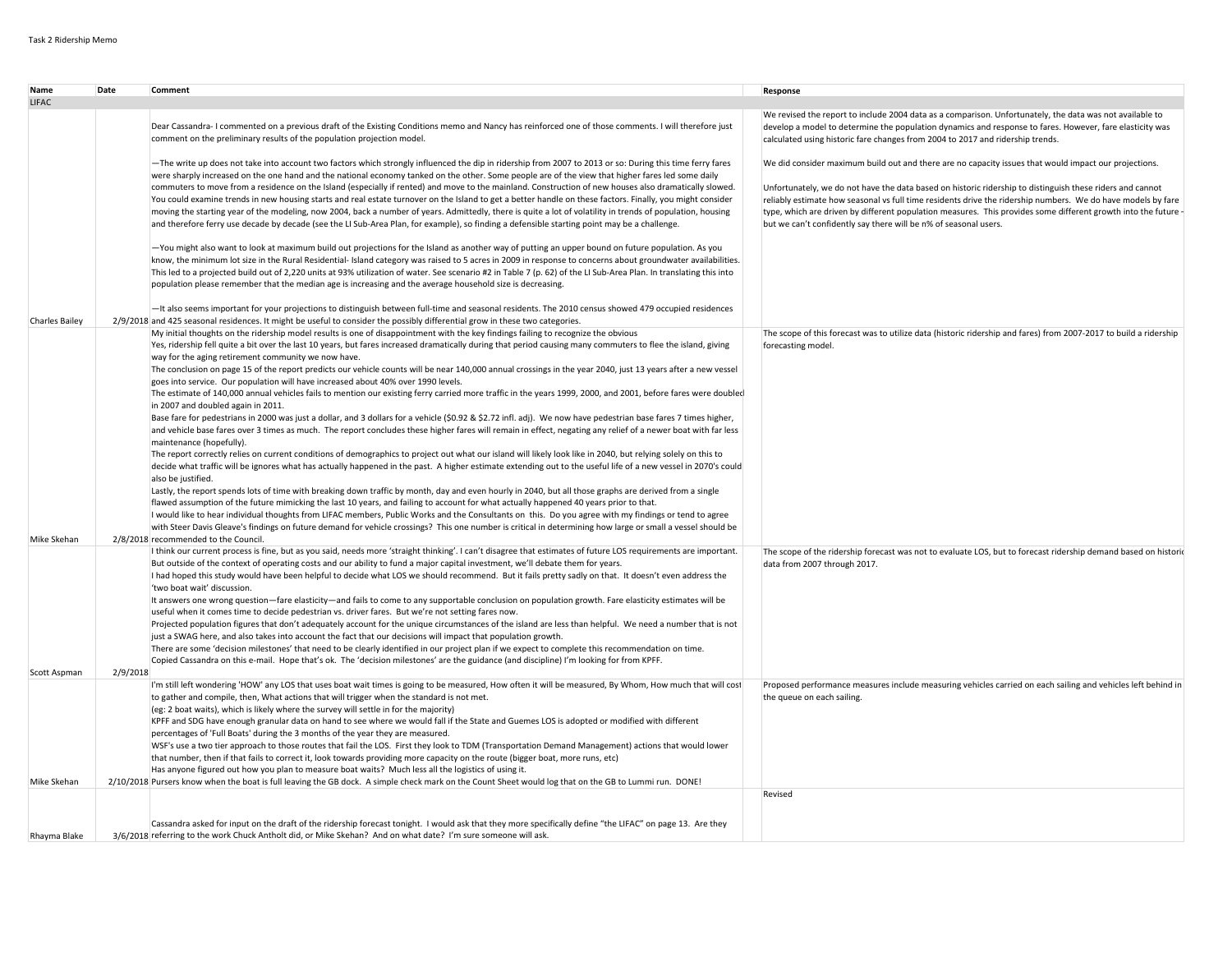| Name         | Date     | <b>Comment</b>                                                                                                                                                                                                                                                                                                                                             | Response                                                                                                                                                                                                                                                                                                                                                                            |
|--------------|----------|------------------------------------------------------------------------------------------------------------------------------------------------------------------------------------------------------------------------------------------------------------------------------------------------------------------------------------------------------------|-------------------------------------------------------------------------------------------------------------------------------------------------------------------------------------------------------------------------------------------------------------------------------------------------------------------------------------------------------------------------------------|
|              |          |                                                                                                                                                                                                                                                                                                                                                            |                                                                                                                                                                                                                                                                                                                                                                                     |
| Nancy Ging   |          | top of p. 3 "terminal off the Lummi Nation" I think should say something more like "terminal off of Lummi Nation<br>property." We're not talking about moving off of Lummi Nation entirely. The fee simple land is still part of Lummi Nation,<br>$5/4/2018$ as I understand it.                                                                           | Revised                                                                                                                                                                                                                                                                                                                                                                             |
| Nancy Ging   |          | p. 7 Maybe I'm not understanding the chart here, but I don't see that it shows: "the demand is near or exceeds capacity<br>for a three hour period in the afternoon in January and exceeds capacity most of the day in August." I see August<br>$5/1/2018$ afternoons over capacity, but the morning looks well under capacity, doesn't it?                | This statement is referencing the following figure (Figure 3) on page 8. You are correct that in<br>Figure 2, only the afternoon 4-7 PM period exceeds capacity.                                                                                                                                                                                                                    |
| Nancy Ging   | 5/4/2018 | p. 15 re: Measuring LOS--so it looks like you recommend continuing to collect the westbound traffic data in order to<br>measure LOS? Is that correct? Also, do you have any suggestions on how to count the queue lengths?                                                                                                                                 | To reduce the need for additional crew/staff, our recommendation would be to count the<br>queue lengths using the video from the cameras. This will give a good approximation of how<br>many cars are in the queue at certain milestones. The video feed can link to the captain and/or<br>crew who can monitor and record the queue. This statement has been included in the memo. |
|              |          | Page 3 - 4th bullet point - change "waiting" to "wait"<br>Page 8 - Please expand on the phrase "Capacity with additional Trip" in the legend for quicker comprehension.<br>Page 10 - First line - Add "using the current hourly schedule"<br>Page 15 - I expected a recommended tool for measuring LOS. Perhaps add a reference to "Monitoring LOS" below. | Revised                                                                                                                                                                                                                                                                                                                                                                             |
| Rhayma Blake | 5/4/2018 |                                                                                                                                                                                                                                                                                                                                                            |                                                                                                                                                                                                                                                                                                                                                                                     |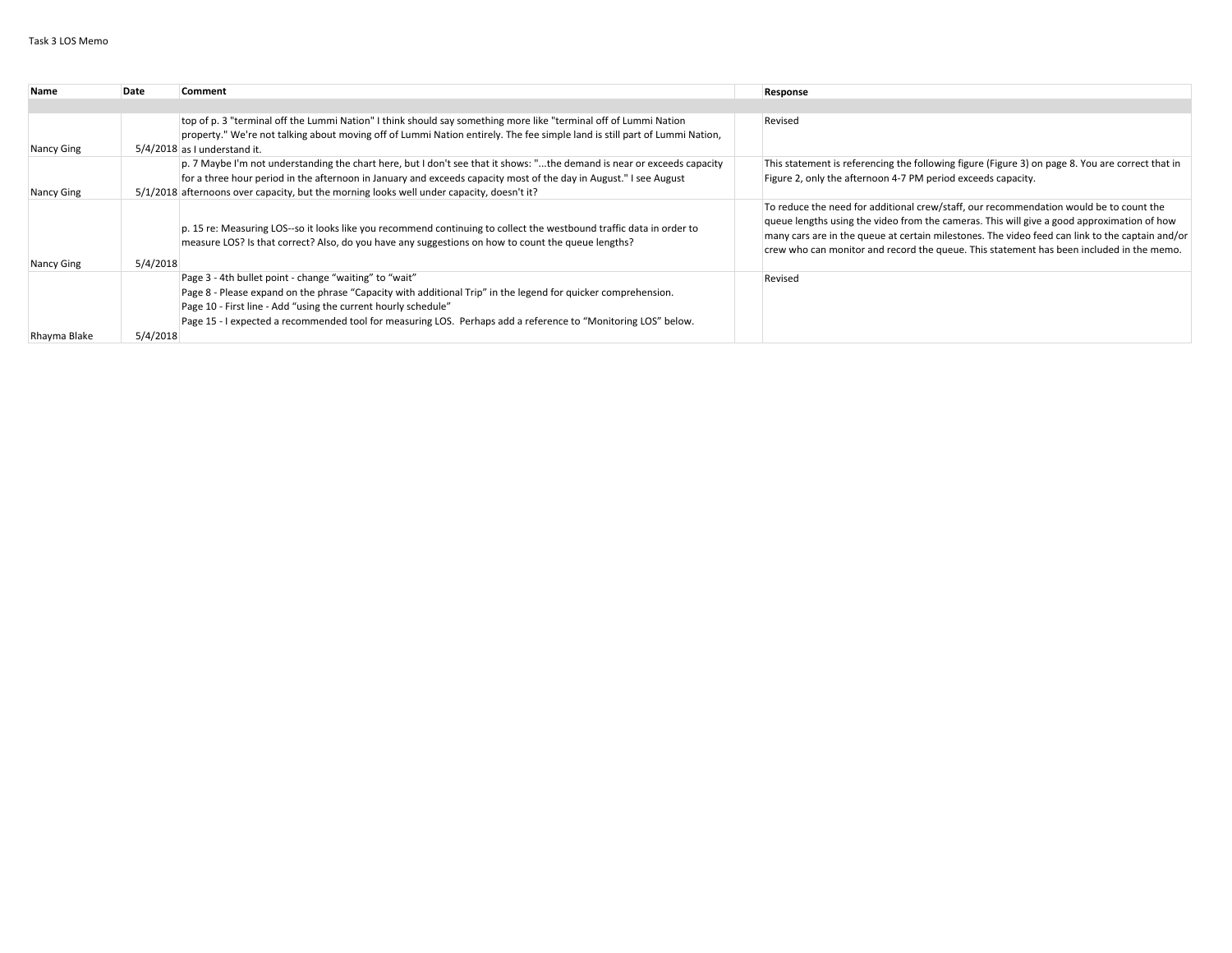| <b>Name</b>           | Date      | Comment                                                                                                                                                                                                                                                                                                                                                                                                                                     | Response                                                                                                                                                                                  |
|-----------------------|-----------|---------------------------------------------------------------------------------------------------------------------------------------------------------------------------------------------------------------------------------------------------------------------------------------------------------------------------------------------------------------------------------------------------------------------------------------------|-------------------------------------------------------------------------------------------------------------------------------------------------------------------------------------------|
|                       |           |                                                                                                                                                                                                                                                                                                                                                                                                                                             |                                                                                                                                                                                           |
|                       |           | 1. Why are propulsion options not part of the comparison on maintenance costs? Seems like that's pretty important to have                                                                                                                                                                                                                                                                                                                   | 1. The comparison of maintenance costs for propulsion systems is found in the Alternative Fuels<br>memo (Tables 3 and 4).                                                                 |
|                       |           | 2. I thought somewhere (perhaps the existing conditions?) I saw a chart of historical operating costs. I'm still wanting to see that chart                                                                                                                                                                                                                                                                                                  | 2. Correct, Attachment E of the Existing Conditions memo includes the historical dry dock costs.                                                                                          |
|                       |           | adjusted for inflation so we have a true picture of the rate of increased costs before we start comparing to new ones.                                                                                                                                                                                                                                                                                                                      | 3. The ROM cost is \$220,000. This will be included in the memo.<br>4. We corrected for annualized maintenance costs.                                                                     |
|                       |           | 3. In the Vessel Alternatives Analysis, it says the hybrid bridge would "cost more", but I don't see how much more. Also seems kind of<br>important to know that.                                                                                                                                                                                                                                                                           |                                                                                                                                                                                           |
|                       |           | 4. The drop in annual maintenance costs from the Whatcom Chief (\$518,000) to a new 20-car ferry (\$145,000) is dramatic to say the least.<br>Are we comparing the end of life cost of the Chief to a beginning of life year for the new vessel? Seems like comparing mid-life projections<br>or average over expected life projections would be more reasonable. Also, it's not clear to me if that \$145,000 number factors in the        |                                                                                                                                                                                           |
|                       |           | overhaul costs mentioned earlier in the narrative.                                                                                                                                                                                                                                                                                                                                                                                          |                                                                                                                                                                                           |
| <b>Nancy Ging</b>     | 4/10/2018 | One of Whatcom County's stated goals for the ferry planning process is to "Balance capacity against operating costs (fuel, personnel, etc.) to                                                                                                                                                                                                                                                                                              | Task 7 Service Alternatives compares all options rather than the Task 4 vessel memos.                                                                                                     |
|                       |           | ensure affordable fares over the long run, including needs based fares."                                                                                                                                                                                                                                                                                                                                                                    | Ridership was calculated using an unconstrained ridership model and the ridership demand would<br>not change with service changes. Fares were assumed to remain the same and incrase with |
|                       |           | Table 4 (p. 4) should be expanded to project for each year from 2018 to 2040 the following information for each vessel size:                                                                                                                                                                                                                                                                                                                | inflation.<br>For the funding section, we assume fares increase with inflation.                                                                                                           |
|                       |           | 1. Punch card fares for vehicles up to 8,000 lbs.                                                                                                                                                                                                                                                                                                                                                                                           |                                                                                                                                                                                           |
|                       |           | 2. Ridership                                                                                                                                                                                                                                                                                                                                                                                                                                |                                                                                                                                                                                           |
|                       |           | 3. Total fare box revenue                                                                                                                                                                                                                                                                                                                                                                                                                   |                                                                                                                                                                                           |
| <b>Charles Bailey</b> | 4/11/2018 | 4. Operating costs (fuel & lube oil, repairs and annual maintenance, vessel insurance, other operating costs and system expenses)                                                                                                                                                                                                                                                                                                           |                                                                                                                                                                                           |
|                       |           | A key metric in evaluating the choice of vessel size is the maximum number of that can cross Hale Passage on the ferry per hour, that is,                                                                                                                                                                                                                                                                                                   | Revised to include                                                                                                                                                                        |
|                       |           | throughput.                                                                                                                                                                                                                                                                                                                                                                                                                                 |                                                                                                                                                                                           |
|                       |           | Comment #1                                                                                                                                                                                                                                                                                                                                                                                                                                  |                                                                                                                                                                                           |
|                       |           | Table 2 Voyage Models (p. 3) presents peak throughput for 20, 28 and 34 car vessel sizes for single lane loading/unloading and double lane<br>loading/unloading. The Consultants should add a column to this table between these two columns which shows Time (minutes) for single                                                                                                                                                          |                                                                                                                                                                                           |
|                       |           | lane loading and double lane unloading and the associated peak throughputs for this configuration. With the Whatcom Chief we have single<br>lane loading/unloading on the Gooseberry and Lummi sides. In the next phase we could be having double lane loading/unloading with a                                                                                                                                                             |                                                                                                                                                                                           |
|                       |           | new terminal at Gooseberry but still single lane loading/unloading at the Lummi end for a further period of years. An amended Table 2 will                                                                                                                                                                                                                                                                                                  |                                                                                                                                                                                           |
| <b>Charles Bailey</b> |           | 4/11/2018 show peak throughput more accurately.                                                                                                                                                                                                                                                                                                                                                                                             |                                                                                                                                                                                           |
|                       |           | Comment #2                                                                                                                                                                                                                                                                                                                                                                                                                                  | Comment received. We found that a 20-car vessel is the largest size that could make 3 runs per                                                                                            |
|                       |           | The vehicle layouts for the three vessel size options on pages 9-11 appears to show a more efficient loading pattern for the 34 car boat<br>compared to the 28 and 20 car boats, because the 34 car boat adds two more vehicle spaces by staggering the alignment. That same layout<br>pattern could add two vehicles to any multiple of four, including 20, 24, and 28, making boat sizes of 22, 26, and 30 useful options to<br>consider. | hour for planning purposes, and over a longer period of time that frequency is not sustainable.                                                                                           |
|                       |           | The reason the Chief has been so successful for so many years is because of its ability to add or subtract runs to meet varying demand. So it                                                                                                                                                                                                                                                                                               |                                                                                                                                                                                           |
|                       |           | is worthwhile determining what is the largest capacity modern vessel that could make up to five runs in two hours.                                                                                                                                                                                                                                                                                                                          |                                                                                                                                                                                           |
|                       |           | A boat that could make three runs an hour could have a peak throughput of:                                                                                                                                                                                                                                                                                                                                                                  |                                                                                                                                                                                           |
|                       |           | 20 car ferry --> 60 vehicles/ hour                                                                                                                                                                                                                                                                                                                                                                                                          |                                                                                                                                                                                           |
|                       |           | 22 car ferry --> 66 '                                                                                                                                                                                                                                                                                                                                                                                                                       |                                                                                                                                                                                           |
|                       |           | 24 " " --> 72 "                                                                                                                                                                                                                                                                                                                                                                                                                             |                                                                                                                                                                                           |
|                       |           | 26 " " --> 78 "                                                                                                                                                                                                                                                                                                                                                                                                                             |                                                                                                                                                                                           |
|                       |           | According to Table 2 (p. 3) the 34-car boat could have a peak throughput of 68 vehicles/ hour.                                                                                                                                                                                                                                                                                                                                              |                                                                                                                                                                                           |
|                       |           | With three runs/hour a 24-26 car vessel could exceed the hourly throughput of the 34 car vessel. It should be cheaper to build and operate                                                                                                                                                                                                                                                                                                  |                                                                                                                                                                                           |
|                       |           | than a larger vessel, yet still offer many years of excess capacity.                                                                                                                                                                                                                                                                                                                                                                        |                                                                                                                                                                                           |
| <b>Charles Bailey</b> | 4/11/2018 | The question for the Consultants: What is the largest capacity boat that would be able to make 3 runs per hour?"                                                                                                                                                                                                                                                                                                                            |                                                                                                                                                                                           |
|                       |           |                                                                                                                                                                                                                                                                                                                                                                                                                                             |                                                                                                                                                                                           |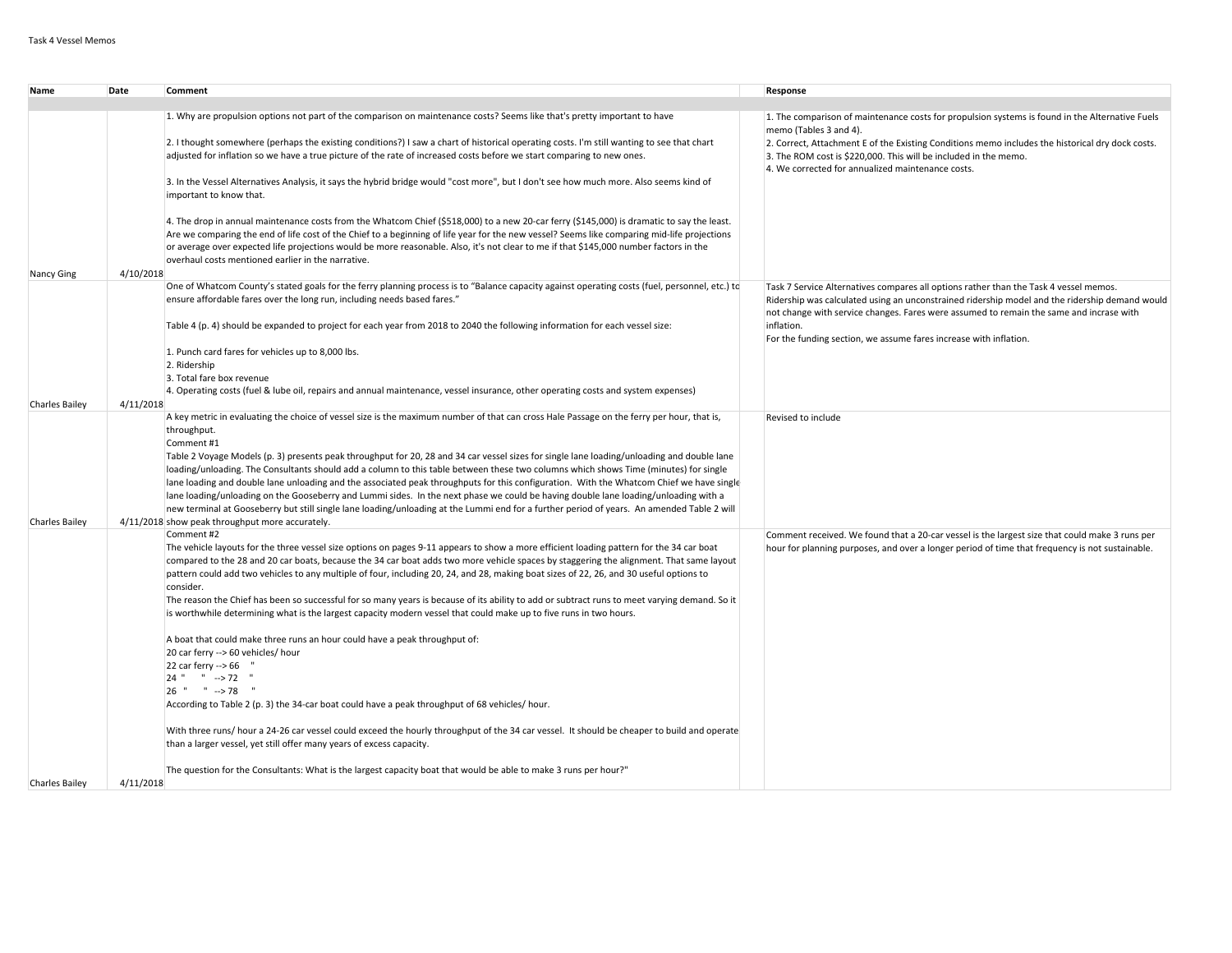| Name          | Date      | Comment                                                                                                                                                                                                                                                                                                                                                                                                                                                                                                                                                                                                                                                                                                                                                                                                                                                                                                                                                                                                                                                                                                                                                                                                                                                                                                                                                                                                                                                                                                                                                                                                                                                                                                                                                                                                                                                                                                                                                                                                                                                                                                                                                                                                                                                                                                                  | Response                                                                                                                                                                                                                                                                                                                                                                                                                                                                                                                                                                                                                                                             |
|---------------|-----------|--------------------------------------------------------------------------------------------------------------------------------------------------------------------------------------------------------------------------------------------------------------------------------------------------------------------------------------------------------------------------------------------------------------------------------------------------------------------------------------------------------------------------------------------------------------------------------------------------------------------------------------------------------------------------------------------------------------------------------------------------------------------------------------------------------------------------------------------------------------------------------------------------------------------------------------------------------------------------------------------------------------------------------------------------------------------------------------------------------------------------------------------------------------------------------------------------------------------------------------------------------------------------------------------------------------------------------------------------------------------------------------------------------------------------------------------------------------------------------------------------------------------------------------------------------------------------------------------------------------------------------------------------------------------------------------------------------------------------------------------------------------------------------------------------------------------------------------------------------------------------------------------------------------------------------------------------------------------------------------------------------------------------------------------------------------------------------------------------------------------------------------------------------------------------------------------------------------------------------------------------------------------------------------------------------------------------|----------------------------------------------------------------------------------------------------------------------------------------------------------------------------------------------------------------------------------------------------------------------------------------------------------------------------------------------------------------------------------------------------------------------------------------------------------------------------------------------------------------------------------------------------------------------------------------------------------------------------------------------------------------------|
|               |           |                                                                                                                                                                                                                                                                                                                                                                                                                                                                                                                                                                                                                                                                                                                                                                                                                                                                                                                                                                                                                                                                                                                                                                                                                                                                                                                                                                                                                                                                                                                                                                                                                                                                                                                                                                                                                                                                                                                                                                                                                                                                                                                                                                                                                                                                                                                          |                                                                                                                                                                                                                                                                                                                                                                                                                                                                                                                                                                                                                                                                      |
| Patricia Dunn | 4/25/2018 | 1. Would be helpful to have an introductory statement describing the costing methodology used. For expenses based on 2016 prices has ar<br>inflation factor been applied? Are any 2016 and current prices (for operating expenses) mixed?<br>2. Shipyard Construction Costs: Labor rate of \$65/hr and overhead of 13% of labor hours seem slightly low considering union wages and<br>benefits and shipyard profit - could this be verified or confirmed as being at least median rates?<br>3. Non-shipyard Costs: The allowance of 1% of the shipyard contract cost for procurement cost of spare parts and special tools also seems<br>low. Is this Whatcom County procurement systems or outside? Is this % from actual experience with previous vessels? If Whatcom County<br>procurement, is it a standard cost allocation? Same with post-delivery support of 25% - is this % based on actual previous experience?<br>4. Fuel and Lube Oil: What LOS is fuel usage based on for each vessel? The 175' boat can only make 2 runs per hour so would have a<br>different LOS than smaller boats. Show #runs, gallons to clarify.<br>5. Fuel and Lube Oil: Is price inclusive of taxes? County will get rebate of certain taxes. Also, could pricing source be stated (ie, DOE<br>projections? Refinery price?).<br>6. Results: State LOS used to estimate operating costs.<br>7. Results: Table 4: State LOS for each ferry configuration.<br>8. Most importantly: Need lifecycle costing, or at least 10 years out. Maybe it's too early to model?<br>9. Could a schedule, similar to KPFF's Terminal Options Appendix A, be added?<br>10. Training cannot be capitalized (there are rare exceptions), per GAAP. Training should be categorized as an expense. (Note: In some<br>contracts, training is provided at no charge by the vendor, but crew costs would still be expensed).<br>11. What are the expected warranties? This can impact R&M expenses significantly in the near outyears, and should be considered in the<br>lifecycle cost model.<br>12. Do ferry costs include new technology? IE, GPS, radar, radios, cameras, other electronics. Or will existing technology be transferred to<br>new boat?<br>13. Will also need estimated dry dock times for general information and lifecycle costing. | These are industry-wide estimates used for anticipating ROM costs without having a vessel design<br>or knowing things like, where the vessel would be constructed. These are meant to be general<br>estimates for planning purposes.<br>The fuel price was taken from the current Whatcom County fuel rates.<br>What is the definition of LOS for operating costs and ferry configuration? LOS is presented in the<br>Task 3 memo.<br>We have annualized the mid-life repairs required for each vessel in the "Annualized major<br>maintenance" found in the draft report and service alternatives.<br>See Task 7 Service Alternatives for a compilation of options. |
|               |           | Additional Comments on ferry cost:                                                                                                                                                                                                                                                                                                                                                                                                                                                                                                                                                                                                                                                                                                                                                                                                                                                                                                                                                                                                                                                                                                                                                                                                                                                                                                                                                                                                                                                                                                                                                                                                                                                                                                                                                                                                                                                                                                                                                                                                                                                                                                                                                                                                                                                                                       | See Task 7 Financial Forecast for the 34-car vessel and draft report for a breakdown of operating                                                                                                                                                                                                                                                                                                                                                                                                                                                                                                                                                                    |
|               |           | Attachment A from Terminal Options memo is great - is something like this available for the vessel costs?                                                                                                                                                                                                                                                                                                                                                                                                                                                                                                                                                                                                                                                                                                                                                                                                                                                                                                                                                                                                                                                                                                                                                                                                                                                                                                                                                                                                                                                                                                                                                                                                                                                                                                                                                                                                                                                                                                                                                                                                                                                                                                                                                                                                                | costs comparing the 20-car and 34-car ferries.                                                                                                                                                                                                                                                                                                                                                                                                                                                                                                                                                                                                                       |
|               |           | What is expected warranty on ferry components? Extendable? This is significant and can affect operating expenses within the first 5 years.<br>Consider buying additional warranty time if possible.                                                                                                                                                                                                                                                                                                                                                                                                                                                                                                                                                                                                                                                                                                                                                                                                                                                                                                                                                                                                                                                                                                                                                                                                                                                                                                                                                                                                                                                                                                                                                                                                                                                                                                                                                                                                                                                                                                                                                                                                                                                                                                                      |                                                                                                                                                                                                                                                                                                                                                                                                                                                                                                                                                                                                                                                                      |
|               |           | Training for new ferry cannot be capitalized per GAAP, must be expensed. GAAP changed training capitalizable to expensed in late 90s, I<br>believe. If grants included this in funding, it wouldn't be much of an issue and a case could be made for federal grant terms superseding<br>GAAP classification (similar to when terminal was painted).                                                                                                                                                                                                                                                                                                                                                                                                                                                                                                                                                                                                                                                                                                                                                                                                                                                                                                                                                                                                                                                                                                                                                                                                                                                                                                                                                                                                                                                                                                                                                                                                                                                                                                                                                                                                                                                                                                                                                                      |                                                                                                                                                                                                                                                                                                                                                                                                                                                                                                                                                                                                                                                                      |
|               |           | Do ferry costs include new technology? IE, GPS, radar, radios, cameras, other electronics. Or will existing technology be transferred to new<br>boat? For buses, this is a significant cost, assume it is also for vessels.                                                                                                                                                                                                                                                                                                                                                                                                                                                                                                                                                                                                                                                                                                                                                                                                                                                                                                                                                                                                                                                                                                                                                                                                                                                                                                                                                                                                                                                                                                                                                                                                                                                                                                                                                                                                                                                                                                                                                                                                                                                                                              |                                                                                                                                                                                                                                                                                                                                                                                                                                                                                                                                                                                                                                                                      |
| Patricia Dunn | 4/25/2018 | Will also need estimated dry dock times for general information and lifecycle costing.                                                                                                                                                                                                                                                                                                                                                                                                                                                                                                                                                                                                                                                                                                                                                                                                                                                                                                                                                                                                                                                                                                                                                                                                                                                                                                                                                                                                                                                                                                                                                                                                                                                                                                                                                                                                                                                                                                                                                                                                                                                                                                                                                                                                                                   |                                                                                                                                                                                                                                                                                                                                                                                                                                                                                                                                                                                                                                                                      |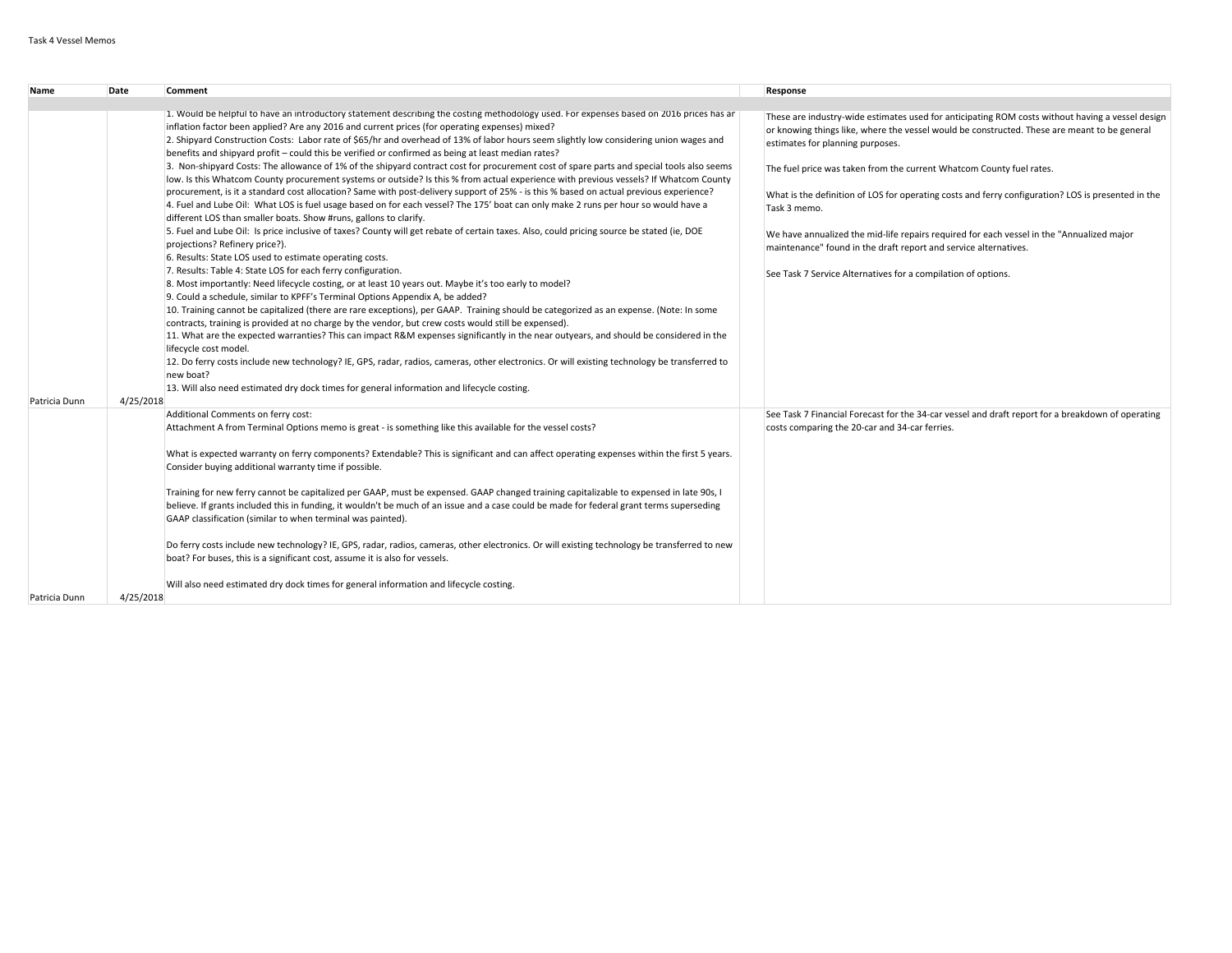| Name                | Date     | Comment                                                                                                                                                                                                                                                                                           | Response                                                                                                                                                                                                                        |
|---------------------|----------|---------------------------------------------------------------------------------------------------------------------------------------------------------------------------------------------------------------------------------------------------------------------------------------------------|---------------------------------------------------------------------------------------------------------------------------------------------------------------------------------------------------------------------------------|
|                     |          |                                                                                                                                                                                                                                                                                                   |                                                                                                                                                                                                                                 |
|                     |          |                                                                                                                                                                                                                                                                                                   | Used double-ended vessels are difficult to find as many operators typically run them until they<br>have reached the end of their useful life. With an older vessel, maintenance costs will be similar to<br>those of the Chief. |
| Interpretation of e |          | 4/30/2018 Task 4 should consider a cheaper, used vessel to replace the Chief and consider the Hiyu.                                                                                                                                                                                               |                                                                                                                                                                                                                                 |
|                     |          | Maintenance/ReserveVessels                                                                                                                                                                                                                                                                        | There are options for leasing a vehicle vessel like the Hiyu or the Trek as options.                                                                                                                                            |
|                     |          | Since a lease, not ownership, of a reserve vehicular vessel seems to be the only reasonable expectation, I am disappointed to see that there                                                                                                                                                      |                                                                                                                                                                                                                                 |
|                     |          | is no viable recommendation about how best to make that happen in the future. Is there really no possibility?                                                                                                                                                                                     | Explanation of why all electric is not recommended is included.                                                                                                                                                                 |
|                     |          | Alternative Fuel Analysis<br>I learned a lot. Thank you!<br>But is there any value in referencing why Skagit /Guemes in only looking at all-electric? Probably not, but I imagine the question will be<br>asked.                                                                                  | Because the vessels are heavier, they will burn more fuel.                                                                                                                                                                      |
| Rhayma Blake        | 5/4/2018 | <b>Vessel Costs</b><br>Page 2 - If you are suggesting that fuel and lube costs will increase as compared to the Whatcom Chief, I am embarrassed to admit that I<br>can't make sense of this explanation. Help make this clearer, please, for those of us who want to know, but are not technical. |                                                                                                                                                                                                                                 |